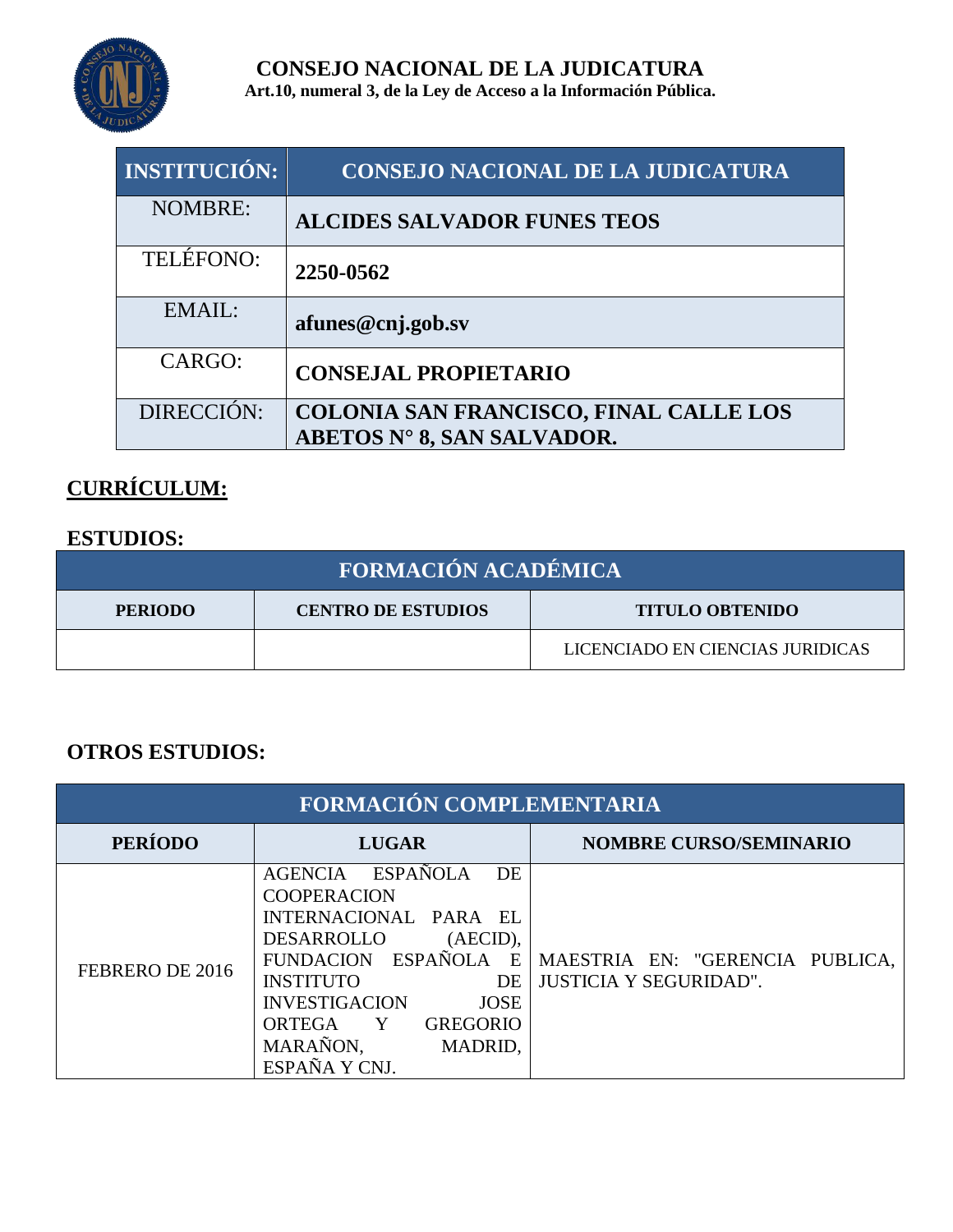| 26 DE NOVIEMBRE<br>DE 2014      | COMISION COORDINADORA<br>DEL SECTOR JUSTICIA (UTE)<br>EN COORDINACION CON EL<br>INSTITUTO UNIVERSITARIO<br><b>INVESTIGACION</b><br>DE.<br>"ORTEGA Y GASSET". | CONVERSATORIO "ORGANIZACIÓN<br>Y<br>FUNCION ADMINISTRATIVA<br>Y<br>ADMINISTRACION DIGITAL".                                                                                                         |
|---------------------------------|--------------------------------------------------------------------------------------------------------------------------------------------------------------|-----------------------------------------------------------------------------------------------------------------------------------------------------------------------------------------------------|
| <b>NOVIEMBRE DE 2014</b>        | COMISION COORDINADORA<br>DEL SECTOR JUSTICIA (UTE)<br>CON EL APOYO DE UNFPA Y<br>USAID.                                                                      | FORO: "REPARACION DE DAÑOS A<br>VICTIMAS DE VIOLENCIA SEXUAL".                                                                                                                                      |
| <b>30 DE OCTUBRE DE</b><br>2014 | <b>ESCUELA DE CAPACITACION</b><br>JUDICIAL DEL CNJ - AECID -<br>UTE.                                                                                         | CONVERSATORIO: "REFLEXIONES DE<br>LOS DELITOS ESTABLECIDOS EN LA LEY<br>ESPECIAL INTEGRAL PARA UNA VIDA<br>LIBRE DE VIOLENCIA PARA LAS<br>MUJERES (LEIV), EN ESPECIAL AL<br>DELITO DE FEMINICIDIO". |
| 21 DE OCTUBRE 2014              | <b>ESCUELA DE CAPACITACION</b><br><b>JUDICIAL DEL CNJ - USAID</b>                                                                                            | CONVERSATORIO:" IMPACTO DE LA<br>ETICA EN LA PRAXIS JUDICIAL".                                                                                                                                      |
| <b>OCTUBRE DE 2014</b>          | <b>ESCUELA DE CAPACITACION</b><br><b>JUDICIAL DEL CNJ</b>                                                                                                    | CONVERSATORIO: "ANALISIS<br><b>DEL</b><br>CODIGO PENAL EN<br><b>MATERIA</b><br>DE<br>VIOLENCIA DE GENERO CONTRA LAS<br>MUJERES DESDE UNA PERSPECTIVA<br>TRANSVERSAL".                               |
| <b>DICIEMBRE DE 2009</b>        |                                                                                                                                                              | <b>CURSO: "PRINCIPIOS CONSTITUCIONAL</b><br>Y ASPECTOS BASICOS DE LA ORALIDAD<br>EN EL PROCESO CIVIL Y MERCANTIL".                                                                                  |
| <b>OCTUBRE DE 2014</b>          | COMISION COORDINADORA<br>DEL SECTOR DE JUSTICIA<br>(UTE) - UNICEF - ACNUR - OIM                                                                              | CONFERENCIA: "LA PROTECCION<br>INTEGRAL DE LA NIÑEZ EN SITUACION<br>DE MIGRACION, DESPLAZAMIENTO Y<br>TRATA".                                                                                       |
| <b>NOVIEMBRE DE 2013</b>        | EDICION DE LA<br>XVII,<br><b>CUMBRE</b><br><b>JUDICIAL</b><br>IBEROAMERICANA, CIUDAD<br>DE SANTA CRUZ DE LA<br>SIERRA, BOLIVIA                               | TALLER: "UNA JUSTICIA DE FUTURO,<br>PLANIFICADA, INTEGRADA<br>Y<br>TECNOLOGICAMENTE DESAROLLADA".                                                                                                   |
| <b>SEPTIEMBRE</b><br>DE<br>2013 | XVII, EDICION DE LA<br><b>CUMBRE</b><br><b>JUDICIAL</b><br>IBEROAMERICANA, CIUDAD<br>DE BOGOTA, COLOMBIA                                                     | TALLER DE PARTICIPACION EN LA "XVII<br>CUMBRE JUDICIAL IBEROAMERICANA,<br>II RONDA DE TALLERES".                                                                                                    |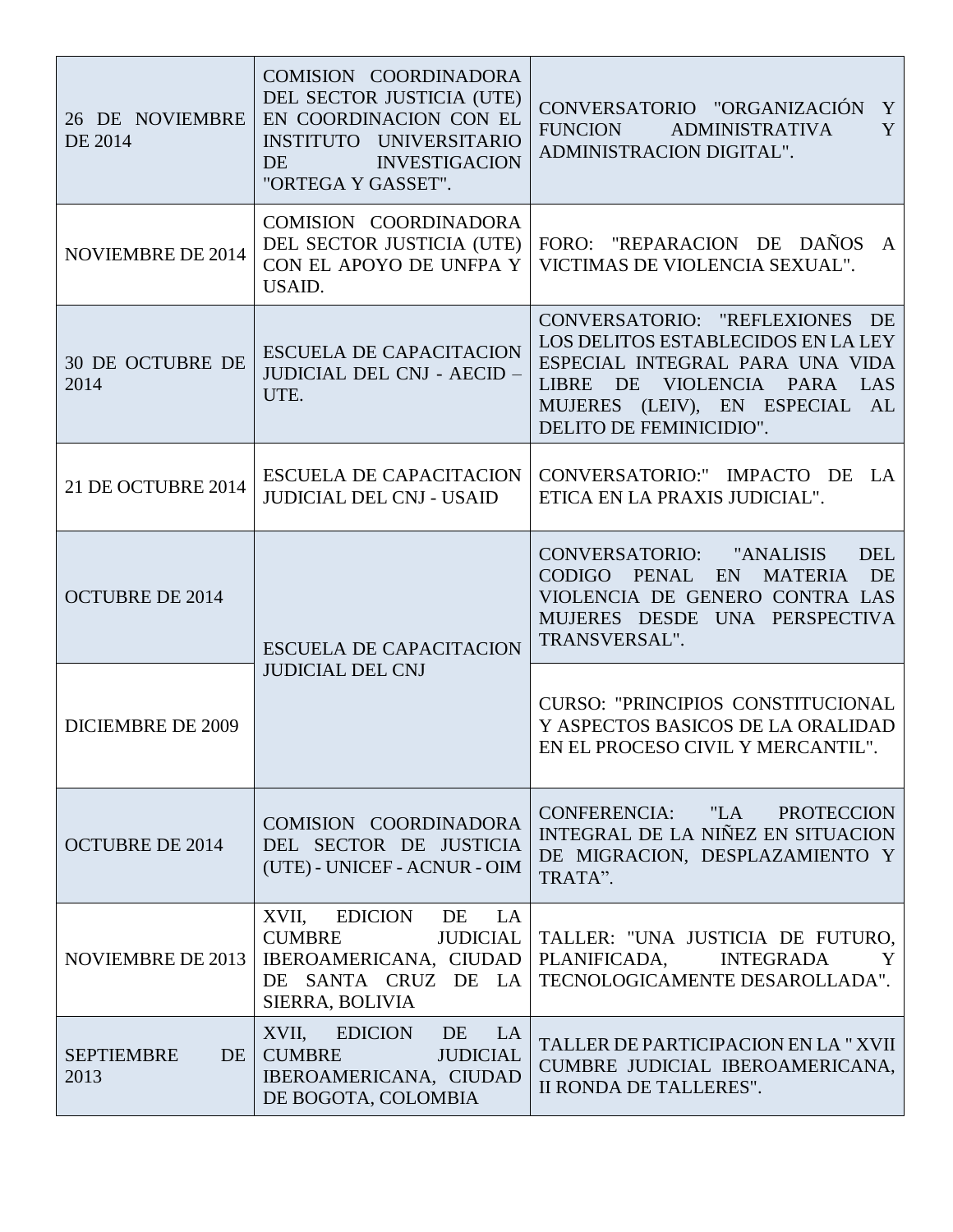| AGOSTO DE 2013                  | SISTEMA DE INTEGRACION<br>CENTROAMERICANA, SICA,<br><b>GUATEMALA</b>                                                                                                                     | CURSO "JUSTICIA RESTAURATIVA EN<br>LOS CONFLICTOS PENALES JUVENILES".                                                                                                                                                                                                                      |
|---------------------------------|------------------------------------------------------------------------------------------------------------------------------------------------------------------------------------------|--------------------------------------------------------------------------------------------------------------------------------------------------------------------------------------------------------------------------------------------------------------------------------------------|
| AGOSTO DE 2013                  | SISTEMA DE INTEGRACION<br>CENTROAMERICANA, SICA Y<br><b>ESTRATEGIA</b><br>CENTROAMERICANA ESCA.<br><b>SAN</b><br>PEDRO<br>SULA,<br><b>HONDURAS</b>                                       | <b>CURSO: "PERFIL DE ORGANIZACIONES"</b><br>CRIMINALES, MARAS Y PANDILLAS EN<br>EL NARCOTRAFICO Y LAVADOS DE<br><b>ACTIVOS EN CENTRO AMERICA".</b>                                                                                                                                         |
| <b>JULIO DE 2013</b>            | CORTE CENTROAMERICANA<br>DE JUSTICIA, LA UNION<br>EUROPEA, Y SG/SICA                                                                                                                     | SEMINARIO: "EL<br><b>DERECHO</b><br>COMUNITARIO CENTROAMERICANO"                                                                                                                                                                                                                           |
| <b>JUNIO DE 2013</b>            | SECRETARIA GENERAL DEL<br>SISTEMA DE INTEGRACION<br><b>CENTROAMERICANO</b><br>Y <sub>1</sub><br><b>JUDICIAL</b><br><b>CONSEJO</b><br>CENTROAMERICANO,<br><b>SAN</b><br>JOSE, COSTA RICA. | CURSO: "ATENCION Y PROTECCION A<br>LAS VICTIMAS Y TESTIGOS COMO<br>CONSECUENCIA DE SU PARTICIPACION<br>EN EL PROCESO PENAL".                                                                                                                                                               |
| <b>ENERO DE 2013</b>            | AGENCIA ESPAÑOLA<br>DE<br><b>COOPERACION</b>                                                                                                                                             | SEMINARIO: "II DIPLOMADO<br>EN<br>GERENCIA PUBLICA, JUSTICIA<br>Y<br>SEGURIDAD".                                                                                                                                                                                                           |
| ABRIL 2011-ENERO<br>2012        | INTERNACIONAL PARA EL<br>DESARROLLO (AECID), Y CNJ                                                                                                                                       | DIPLOMADO EN "GERENCIA PÚBLICA".                                                                                                                                                                                                                                                           |
| <b>SEPTIEMBRE</b><br>DE<br>2012 | SISTEMA DE INTEGRACION<br>CENTROAMERICANA, SICA Y<br><b>ESTRATEGIA</b><br>CENTROAMERICANA (ESCA)                                                                                         | TALLER: "TALLER TECNICO REGIONAL<br>PARA LA DEFINICION DE LOS MODELOS<br><b>REGIONALES</b><br>DE<br>LAS<br><b>NORMAS</b><br>PROCESALES, EN EL MARCO DEL<br>PROYECTO DE ARMONIZACION DE LA<br>LEGISLACION PENAL CONTRA<br>EL<br><b>CRIMEN</b><br><b>ORGANIZADO</b><br>EN<br>CENTROAMERICA". |
| NOVIEMBRE DE 2011               | XVI<br><b>CUMBRE</b><br><b>JUDICIAL</b><br>IBEROAMERICANA, CUIDAD<br>DE CADIZ, ESPAÑA.                                                                                                   | XVI<br><b>CUMBRE</b><br><b>JUDICIAL</b><br>IBEROAMERICANA, III<br>DE<br><b>RONDA</b><br><b>TALLERES</b><br><b>CON</b><br>EL<br>TEMA<br>"TRANSPARENCIA JUDICIAL".                                                                                                                           |
| <b>JUNIO DE 2011</b>            | ESCUELA NACIONAL DE LA  <br><b>JUDICATURA DE REPUBLICA</b><br><b>DOMINICANA</b>                                                                                                          | <b>SEMINARIO:</b><br>"DERECHO<br>INTERNACIONAL Y DE LOS DERECHOS<br>HUMANOS".                                                                                                                                                                                                              |
| <b>DICIEMBRE DE 2009</b>        | <b>CORTE SUPREMA DE</b><br><b>JUSTICIA</b>                                                                                                                                               | <b>SEMINARIO:</b><br>"DERECHO<br>ADMINISTRATIVO SANCIONADOR CON<br>EN LA LEY<br><b>ENFASIS</b><br>ORGANICA<br>JUDICIAL Y LA LEY DE LA CARRERA<br>JUDICIAL".                                                                                                                                |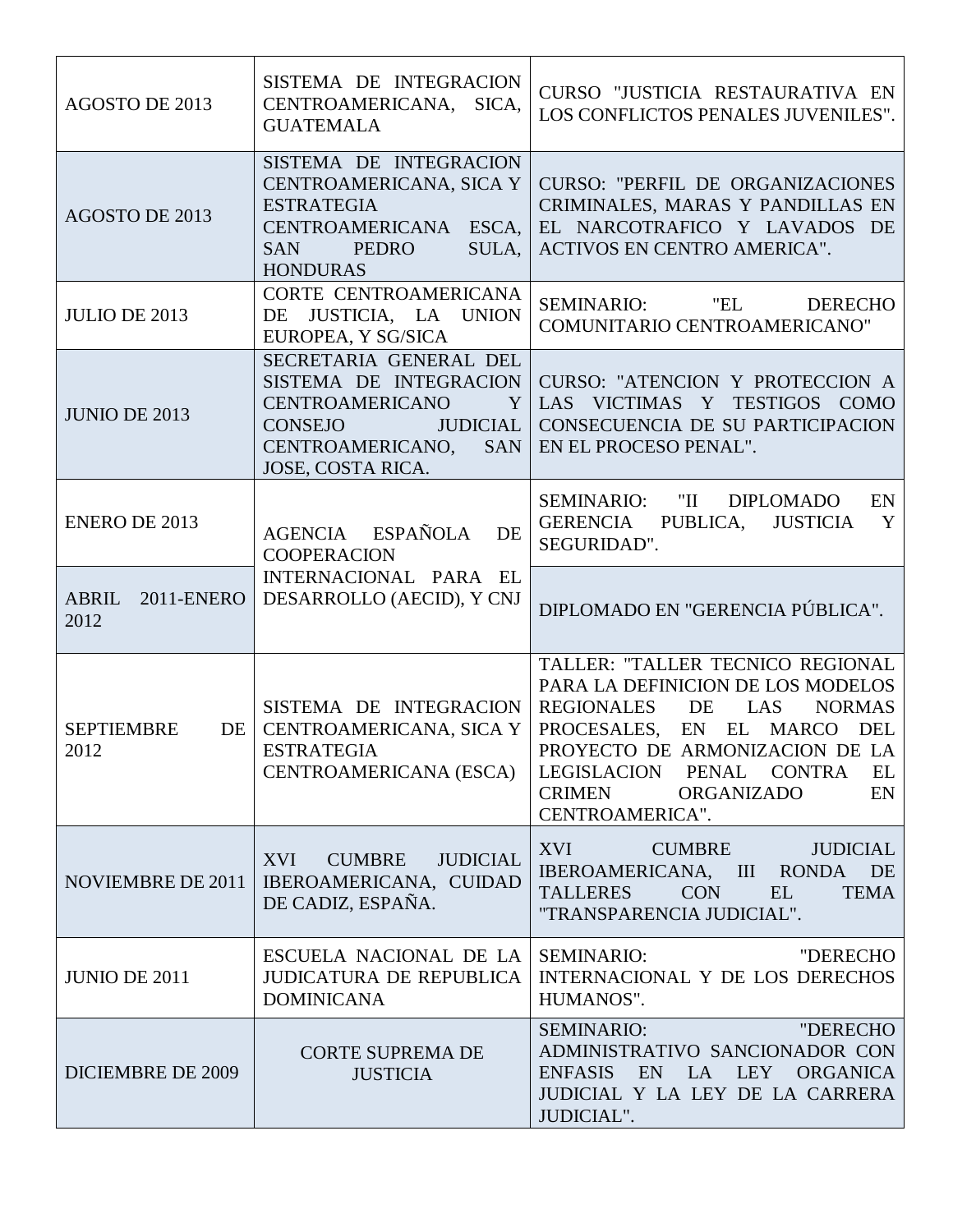| <b>JULIO DE 2009</b>                        | <b>CORTE SUPREMA DE</b><br><b>JUSTICIA</b>                                            | CURSO: "TECNICAS DE REDACCION<br>JURIDICA".                                               |
|---------------------------------------------|---------------------------------------------------------------------------------------|-------------------------------------------------------------------------------------------|
| <b>NOVIEMBRE DE 2008</b>                    |                                                                                       | CURSO: "GESTION DE CALIDAD<br><b>ISO</b><br><b>NORMA</b><br>9001-2000<br>EMPODERAMIENTO". |
| <b>NOVIEMBRE DE 2008</b>                    |                                                                                       | CURSO: "GESTION DE CALIDAD Y<br>NORMA ISO - 9001-2000, ATENCION AL<br>CLIENTE".           |
| <b>OCTUBRE-</b><br><b>NOVIEMBRE DE 2008</b> |                                                                                       | <b>CURSO: "ACTUALIZACION DEL SISTEMA</b><br>DE CALIDAD Y NORMA ISO - 9001 - 2000.         |
| <b>MARZO DE 2005</b>                        | N/A                                                                                   | <b>CURSO WORD-XP</b>                                                                      |
| <b>AGOSTO DE 2009</b>                       | FUNDACION EMPRESARIAL<br>EL<br><b>DESARROLLO</b><br><b>PARA</b><br>EDUCATIVO (FESPAD) | SEMINARIO: "LA MOTIVACION Y LA<br><b>MEJORA CONTINUA".</b>                                |

## **EXPERIENCIA LABORAL:**

| <b>EXPERIENCIA PROFESIONAL</b> |                                                                                     |                                                                       |
|--------------------------------|-------------------------------------------------------------------------------------|-----------------------------------------------------------------------|
| <b>PERIODO</b>                 | <b>INSTITUCION/EMPRESA</b>                                                          | <b>CARGO</b>                                                          |
| 2021 - 2026                    | CONSEJO NACIONAL DE LA<br><b>JUDICATURA</b>                                         | CONSEJAL PROPIETARIO DEL CNJ                                          |
| 2016-2021                      | NACIONAL DE<br><b>CONSEJO</b><br>$\mathbf{I} \cdot \mathbf{A}$<br><b>JUDICATURA</b> | CONSEJAL PROPIETARIO DEL CNJ                                          |
| 2010-2015                      |                                                                                     | CONSEJAL PROPIETARIO DEL CNJ                                          |
| 2007-2010                      | <b>CORTE SUPREMA DE JUSTICIA</b>                                                    | AUDITOR DEL DEPARTAMENTO<br>DE.<br><b>INVESTIGACIÓN JUDICIAL</b>      |
| 2005-2007                      |                                                                                     | ASESOR JURÍDICO DE LA DIRECCIÓN DE<br>SEGURIDAD Y PROTECCION JUDICIAL |